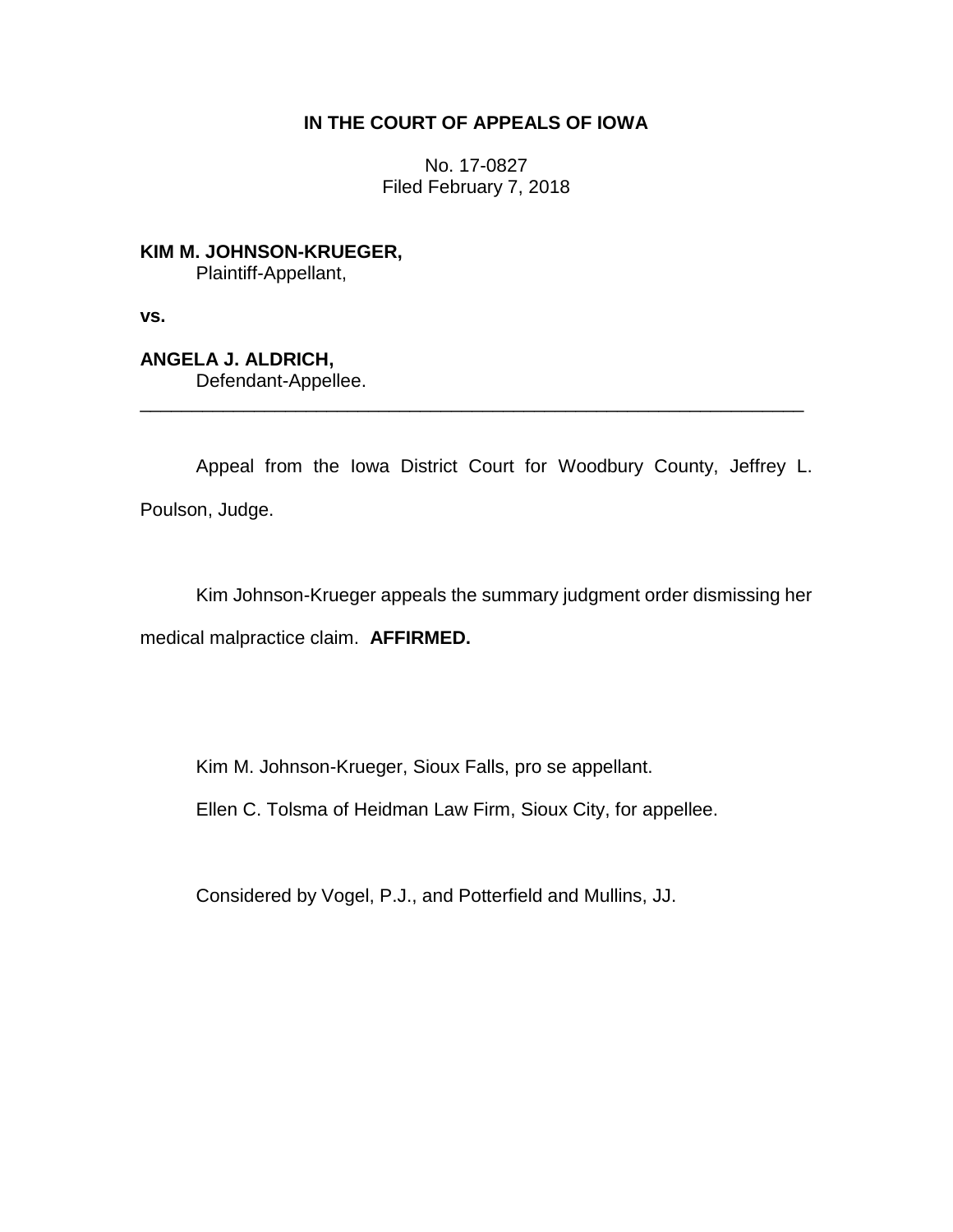## **VOGEL, Presiding Judge.**

Kim Johnson-Krueger sued Angela J. Aldrich, M.D., her gynecologist, alleging she engaged in professional negligence by performing an unnecessary hysterectomy. Johnson-Krueger designated John David Sabow, M.D., a neurologist, as an expert witness in her medical malpractice suit and attempted to designate Kevin W. Hamburger, M.D., an expert witness due to his prior evaluation of Johnson-Krueger. But when deposed, Dr. Hamburger said Johnson-Krueger had not hired him as an expert witness, he declined to testify as to the standard of care in this case, and would only testify as to his care and treatment.

Dr. Aldrich moved for summary judgment, alleging Johnson-Krueger could not establish a prima facie case of medical malpractice because she did not designate an expert who could testify to the appropriate standard of care. Johnson-Krueger resisted, asserting Dr. Sabow's criticisms of Dr. Aldrich's work were valid and Dr. Hamburger's inconsistent diagnosis, compared to Dr. Aldrich's, is enough to prove causation. The district court granted summary judgment, finding:

[T]he deadline for designating expert witnesses has passed. Dr. Sabow is a neurologist with no specialized knowledge qualifying him to give a causation opinion as to medical standards of care of an obstetrician/gynecologist. Similarly, the mere fact that Dr. Hamburger arrived at a different diagnosis does not by itself establish expert testimony as to a breach of standard of care.

Although no motion to exclude the witnesses' testimony has been filed, the Court finds that both witnesses would be disqualified from testifying as to causation. Due to this shortcoming, defendant has established that plaintiff's proof will be deficient as to the causation element of the plaintiff's case. As the plaintiff will not be able to establish this element, the plaintiff's case fails as a matter of law.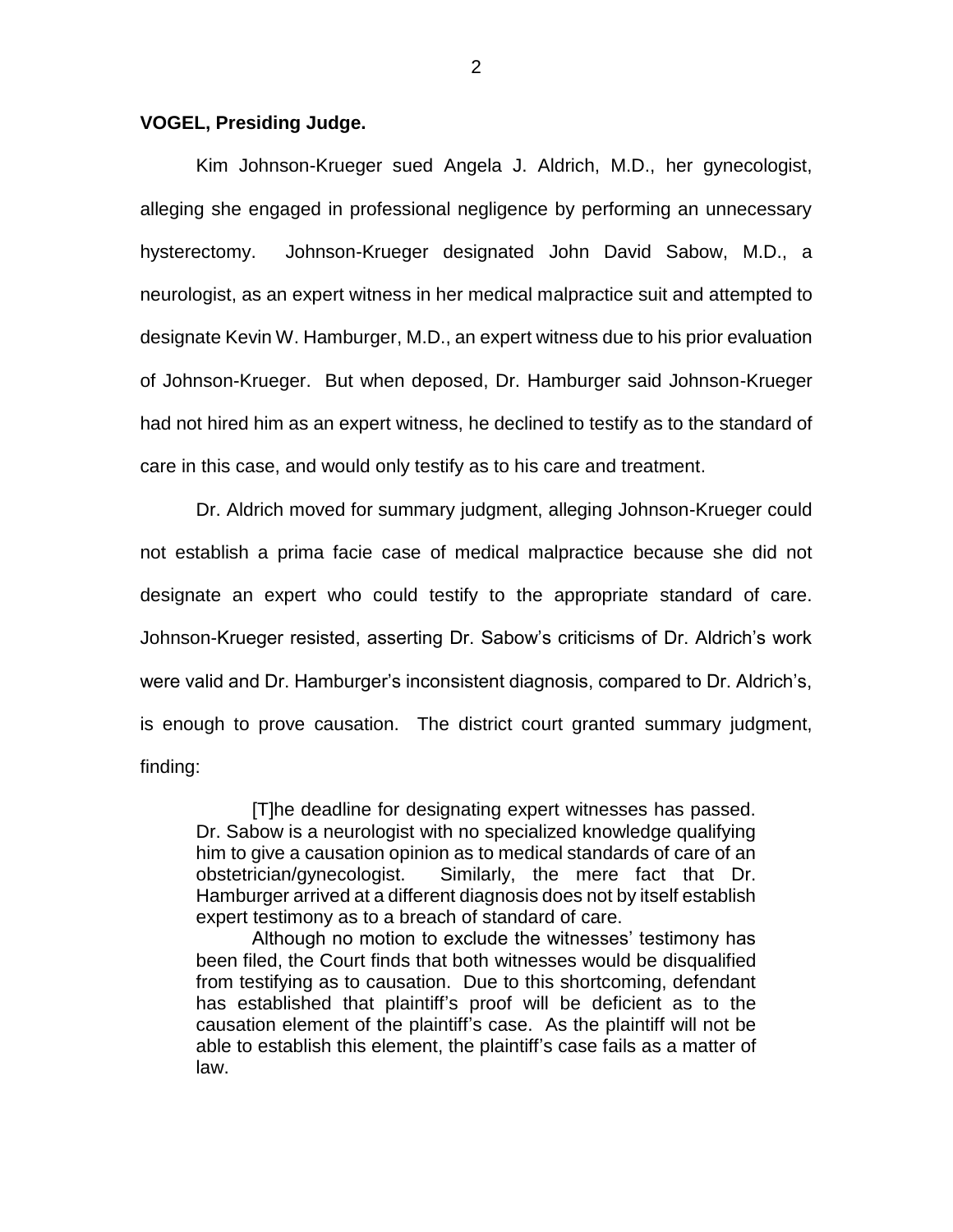On appeal, Johnson-Krueger asserts the district court abused its discretion in granting Dr. Aldrich's motion for summary judgment because Dr. Sabow's and Dr. Hamburger's opinions create a question of fact that should be sent to the jury.<sup>1</sup>

To establish a prima facie case of medical malpractice, Johnson-Krueger must submit evidence that shows: (1) the applicable standard of care, (2) a breach of the standard of care, and (3) a causal relationship between the breach and the harm the plaintiff allegedly experienced. *See Peppmeier v. Murphy*, 708 N.W.2d 57, 61–62 (Iowa 2005). Generally, a plaintiff must prove each element through expert testimony. *Phillips v. Covenant Clinic*, 625 N.W.2d 714, 718 (Iowa 2001).<sup>2</sup>

A person need not be licensed in a particular area, or a specialist in a particular field, to offer expert medical opinion. *Hutchison v. Am. Family Mut. Ins. Co.*, 514 N.W.2d 882, 886 (Iowa 1994). "It is not enough, however, that a witness be generally qualified in a field of expertise; the witness must also be qualified to answer the particular question propounded." *Tappe v. Iowa Methodist Med. Ctr.*, 477 N.W.2d 396, 402 (Iowa 1991). Here, Johnson-Krueger attempts to use Dr. Sabow's expert opinion, as a neurologist, to show the hysterectomy was unnecessary. The problem is Dr. Sabow has no experience in gynecology, is not an expert on how to perform a hysterectomy, and agrees a gynecologist has more knowledge about whether a hysterectomy is needed than would a neurologist.

 $\overline{a}$ 

3

<sup>1</sup> Our review is for correction of errors at law. *Seneca Waste Sols., Inc. v. Sheaffer Mfg. Co.*, 791 N.W.2d 407, 410–11 (Iowa 2010).

<sup>&</sup>lt;sup>2</sup> lowa is committed to a liberal rule of admission of expert testimony; lowa Rule of Evidence 5.702 provides:

If scientific, technical, or other specialized knowledge will assist the trier of fact to understand the evidence or to determine a fact in issue, a witness qualified as an expert by knowledge, skill, experience, training, or education may testify thereto in the form of an opinion or otherwise.